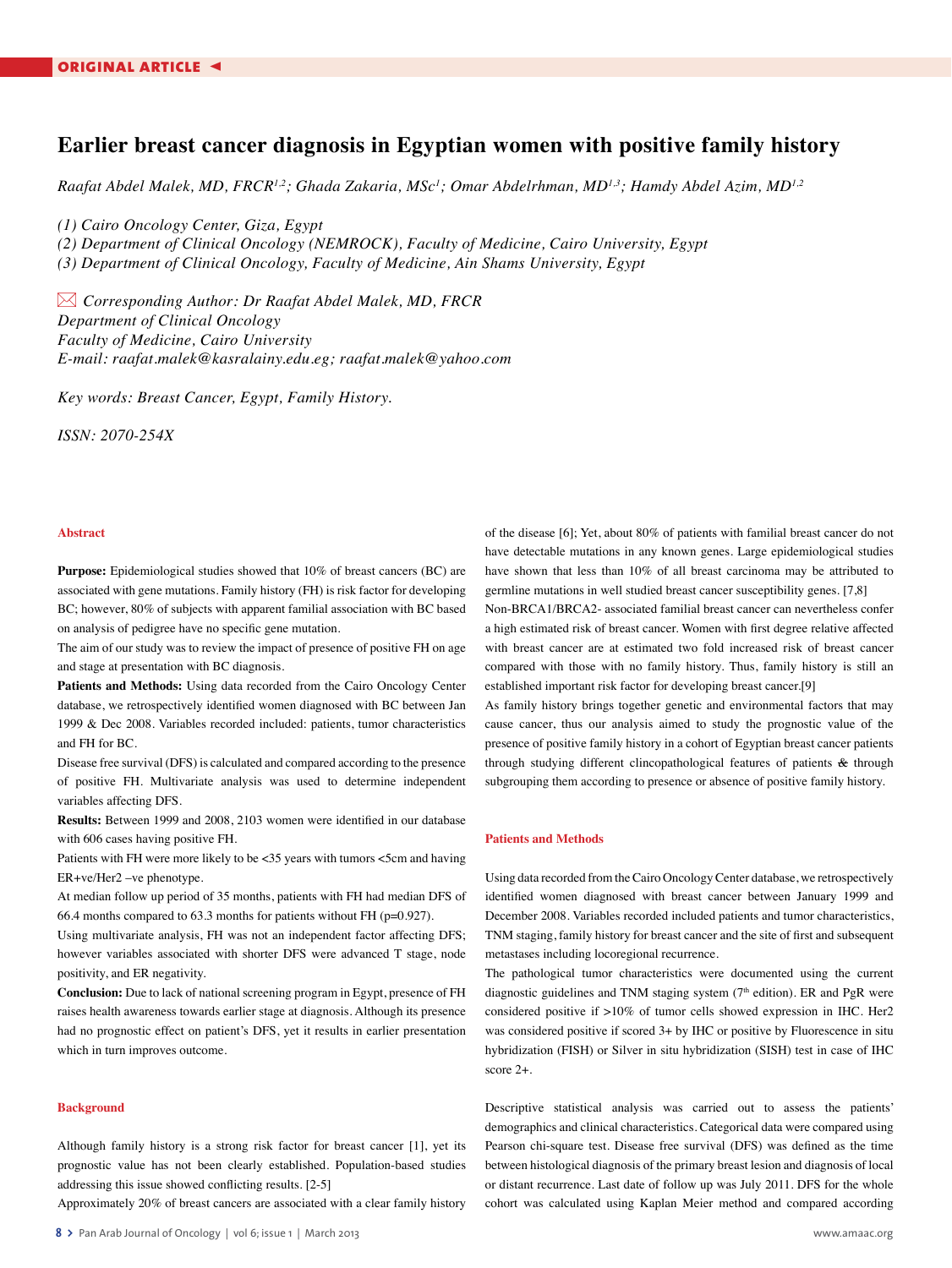to presence of positive family history of breast cancer using the log-rank test. Multivariate analysis using Cox proportional hazards models was then used to determine independent variables affecting DFS. SPSS program (version 17.0) was used for all analyses, and a two sided p-value less than 0.05 was considered statistically significant.

#### **Results**

Between 1999 and 2008, 2387 women were identified in our database, with 606 cases (25.4%) having positive family history (+veFH). More than half of cases (326 cases) have the disease in their  $1<sup>st</sup>$  degree relatives while the rest (260 cases) have history of breast cancer in their 2<sup>nd</sup> or 3<sup>rd</sup> degree relatives.

The median age of the whole cohort was  $49$  years  $(19 - 88$  years) and it was similar in both groups +veFH and –veFH. Although patients younger than 35 years at presentation represented 6.6% among the former group compared to 10.1% among the latter; yet this difference was reversed in age group 36-40 years (14.6% versus 11.2%) resulting in similar percentage if we used age 40 as the cutoff (21.2% versus 21.3%). [Table 1]

Regarding TNM stage at presentation, 10.8% of +veFH patients presented advanced stage  $(T_3$  or  $T_4$ ), 55.3% with lymph node involvement and 5% with metastatic disease compared to 14.8%, 60.4% and 9.4% among the –veFH group respectively and this difference was statistically significant for T and M  $(p=0.034, 0.001)$  while N showed borderline significance  $(p=0.053)$ .

The percentage of patients presenting with bilateral disease, high grade tumors or lobular histological subtype was similar among both groups. Regarding immunohistochemistry, there was also no difference between the groups regarding both Hormone receptors positivity and Her2 overexpression. Detailed patients' clinicopathological characteristics at diagnosis of breast cancer are summarized in Table 1.

At a median follow up period of 35 months, median disease free survival (DFS) for the whole cohort was 63.5 months. Patients with +veFH had median DFS of 66.4 months compared to 63.3 months for –veFH patients which was not statistically significant (p=0.927). [Figure 1]

Using univariate analysis for the data of the whole cohort, +veFH was not a factor affecting DFS; however the following variables were associated with shorter DFS: age less than 35 years, advanced T stage, lymph node involvement, ER negativity and Her2 overexpression. [Table 2]

Multivariate analysis confirmed independent effect of Tumor, nodal stage and ER status on DFS while age and Her2 expression did not show statistical significance. [Table 3]

#### **Discussion**

This study showed that tumours detected in Egyptian women with a family history of breast cancer were smaller, less likely to be node positive and less likely to be metastatic than those with no family history.

Although it was reported that women with +veFH of breast cancer not only have higher risk of developing this cancer, but their risk increases at a younger age.[10,11] This was not shown in our study where the median age was similar between both groups.

Comparing our study to the large Sweden population-based study which included more than 17000 cases with a median follow up period of 36 months, 13% of patients had 1<sup>st</sup> degree relative with breast and/or ovarian cancers [12] which is similar to our study (326/2387).

In our study, women with +veFH presented with relatively smaller tumours. This observation was also reported by Nomizu et al [2] and Cao et al.[11] A possible explanation may be that individuals with +veFH prefer to undergo regular screening of breasts and present with a small tumour size at initial diagnosis. In the Sweden study, no information about the stage of breast cancer at diagnosis was indicated, yet the authors supposed that breast cancer arising in women with a genetic predisposition might have a different, presumably more aggressive,

biologic behaviour than sporadic cancer with a nongenetic aetiology.[12] As we had the baseline clinicopathological characteristics of patients with family history in our database; those with +veFH did not show difference in hormonal or Her2 overexpression status denoting aggressive biological behavior, and these findings were also demonstrated in other studies.[11]

Our study confirms the results of other population based studies both European and American that the presence of +veFH is not a poor prognostic factor per se with no negative impact on Disease Free survival; [5,13-14] Yet it raises the awareness of the individual for rapidly seeking medical advice in case of accidental finding of a breast lump as well as self motivation for screening mammography in spite of the absence of a national screening program in countries like Egypt.

In conclusion, due to the lack of genetic counseling in Egypt, family history still represents an important risk factor because it raises public health awareness towards earlier diagnosis. As disease free and overall survival in patients with hereditary cancer does not differ significantly from survival in sporadic patients, this makes every effort done to detect breast cancer at an earlier stage worthwhile.

**AUTHORS' DISCLOSURES OF POTENTIAL CONFLICTS OF INTEREST** The authors indicated no potential conflicts of interest.

#### *References*

- *1.* Kishk NA. Breast cancer in relation to some reproductive factors. *J Egypt Public Health Assoc.* 74: 547-66, 1999.
- *2.* Nomizu T, Tsuchiya A, Kanno M, et al. Clinicopathological features of hereditary breast cancer. *Breast Cancer* 4: 239-242, 1997.
- *3.* Atchley DP, Albarracin CT, Lopez A, et al. Clinical and pathologic characteristics of patients with BRCA-positive and BRCA-negative breast cancer. *J Clin Oncol* 26: 4282-4288, 2008.
- *4.* Hamann U and Sinn HP. Survival and tumor characteristics of German hereditary breast cancer patients. *Breast Cancer Res Treat* 59: 185-192, 2000.
- *5.* Slattery ML, Berry TD and Kerber RA. Is survival among women diagnosed with breast cancer influenced by family history of breast cancer? *Epidemiology* 4: 543-548, 1993.
- *6.* Easton DF. Familial risks of Breast cancer. *Breast cancer res* 4: 179-81, 2002.
- *7.* Thompson D, Easton D. The genetic epidemiology of breast cancer genes. *J Mammary Gland Biol Neoplasia* **9:** 221-36, 2004.
- *8.* Nadine Jalkh, Jinane Nassar-Slaba, Eliane Chouery et al. Prevalance of BRCA1 and BRCA2 mutations in familial breast cancer patients in Lebanon. *Hereditary Cancer in Clinical Practice* 10:7, 2012.
- *9.* Dite GS, Jenkins MA, Southey MC, et al. Familial risks, early-onset breast cancer, and BRCA1 and BRCA2 germline mutations. *J Natl Cancer Inst* **95:** 448-57, 2003.
- *10.* Claus EB, Risch N, Thompson WD. Genetic analysis of breast cancer in the cancer and steroid hormone study. *Am J Hum Genet* **48**, 232-242, 1991.